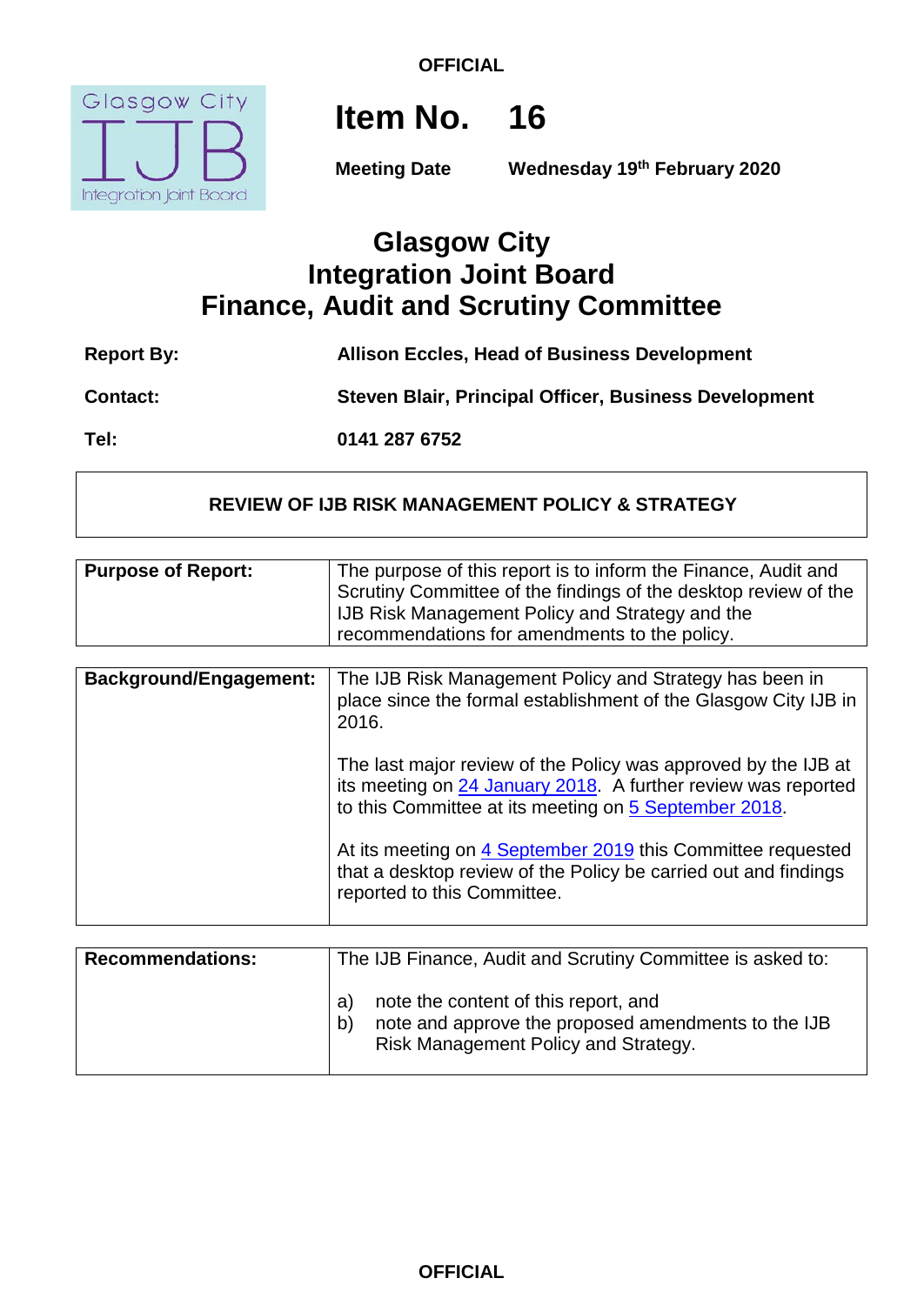#### **OFFICIAL Relevance to Integration Joint Board Strategic Plan:**

The Integration Scheme for Glasgow City IJB requires that a Risk Management policy and framework is in place and that it is reviewed regularly.

The risk management framework provides the IJB with information to aid decision mak9ing in relation to the Strategic Plan

#### **Implications for Health and Social Care Partnership:**

| <b>Reference to National</b>  | The maintenance of a risk management framework within the         |
|-------------------------------|-------------------------------------------------------------------|
| <b>Health &amp; Wellbeing</b> | Partnership aligns with Outcome 9 (Resources are used             |
| Outcome:                      | effectively and efficiently in the provision of health and social |
|                               | care services).                                                   |

| <b>Personnel:</b> | N/A |
|-------------------|-----|
|                   |     |
| <b>Carers:</b>    | N/A |

| <b>Provider Organisations:</b> | N/A |
|--------------------------------|-----|
|                                |     |

| <b>Equalities:</b> | .<br>N.<br>$\mathbf{v}$ |
|--------------------|-------------------------|
|                    |                         |

| Fairer Scotland<br>Compliance: | N/A |
|--------------------------------|-----|
|                                |     |

| <b>Property</b><br>∖ancial:<br>$- -$ | .<br>N/A |
|--------------------------------------|----------|
|                                      |          |

| Legal:                  | N/A |
|-------------------------|-----|
| <b>Economic Impact:</b> | N/A |

| <b>Sustainability:</b>         | N/A |
|--------------------------------|-----|
|                                |     |
| <b>Sustainable Procurement</b> | N/A |
| and Article 19:                |     |

| <b>Risk Implications:</b> | There are no risks to the IJB arising from the recommendations<br>of this report. |
|---------------------------|-----------------------------------------------------------------------------------|
|                           |                                                                                   |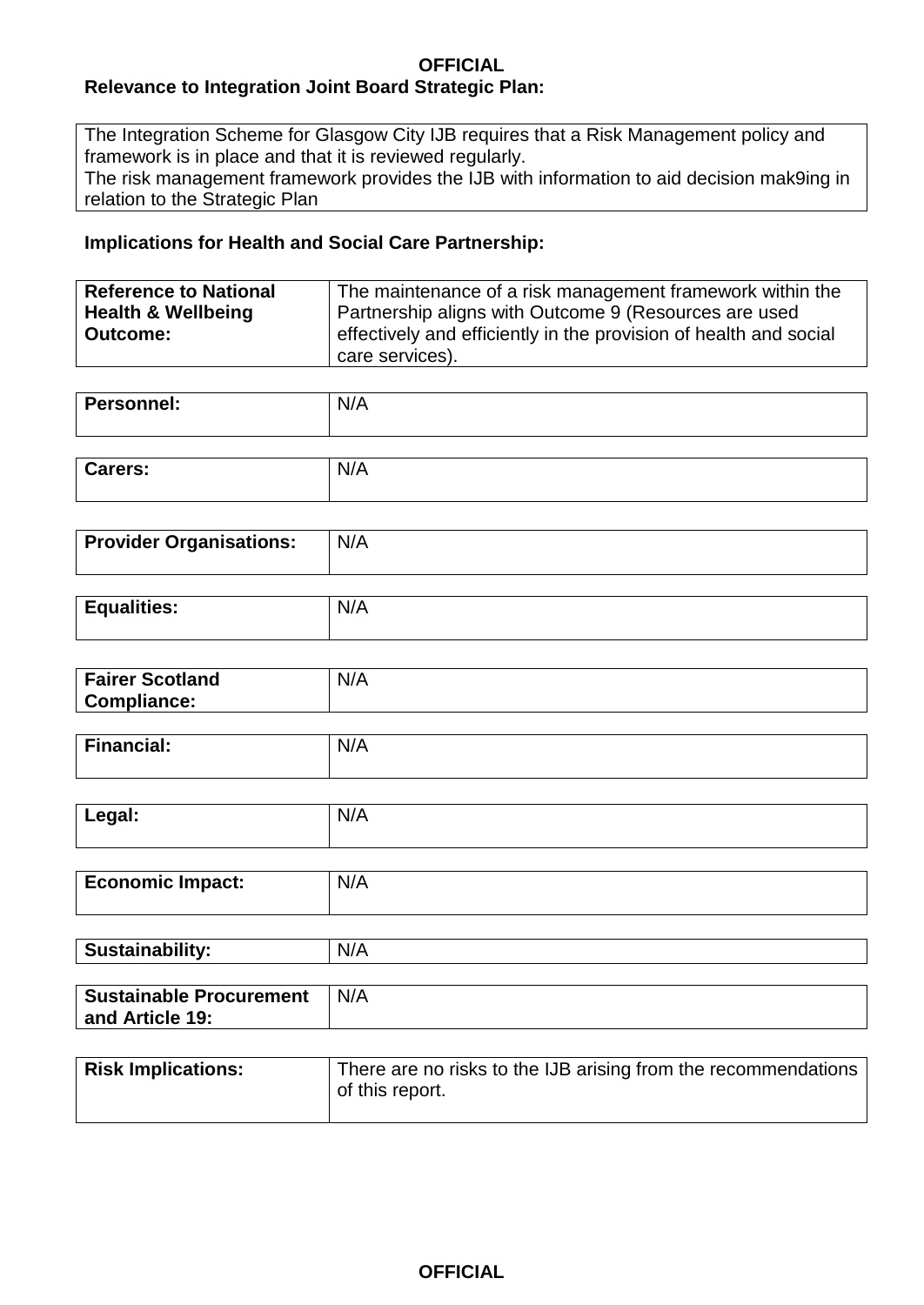| UFFIVIAL                        |                                                             |  |  |
|---------------------------------|-------------------------------------------------------------|--|--|
| <b>Implications for Glasgow</b> | None. The Social Care risk register will continue to comply |  |  |
| <b>City Council:</b>            | with the Glasgow City Council Risk Management Strategy and  |  |  |
|                                 | Policy.                                                     |  |  |

**OFFICIAL**

| <b>Implications for NHS</b> | None. The Health risk register will continue to comply with the     |
|-----------------------------|---------------------------------------------------------------------|
|                             | <b>Greater Glasgow &amp; Clyde:</b> NHS GGC Risk Management Policy. |

#### **1. Purpose**

1.1. The purpose of this report is to inform the Finance, Audit and Scrutiny Committee of the findings of the desktop review of the IJB Risk Management Policy and Strategy and the recommendations for amendments to the policy.

#### **2. Background**

- 2.1. The Integration Scheme for Glasgow City IJB requires that a Risk Management policy is established and reviewed regularly. The Policy itself states that a review is carried out annually.
- 2.2. The IJB Risk Management Policy and Strategy (the Policy) has been in place since the formal establishment of the Glasgow City IJB in 2016.
- 2.3. The last major review of the Policy was carried out by a short life working group consisting of IJB members and Partnership officers. The recommendations of this review were considered and approved by the IJB at its meeting on [24 January](https://glasgowcity.hscp.scot/meeting/24-january-2018)  [2018.](https://glasgowcity.hscp.scot/meeting/24-january-2018) A further desktop review was carried out by Partnership officers and reported to this Committee at its meeting on [5 September 2018.](https://glasgowcity.hscp.scot/meeting/5-september-2018)
- 2.4. At its meeting on [4 September 2019](https://glasgowcity.hscp.scot/meeting/4-september-2019) this Committee requested that Partnership officers carry out a desktop review of the Policy and report the findings to this Committee.

#### **3. Findings and proposed amendments to the IJB Risk Management Policy**

- 3.1. On reviewing the Policy, it was found that:
	- The numbering of paragraphs in the policy was incorrect
	- There were out of date references to Finance and Audit Committee (the previous title for this Committee)
	- There were out of date references to Strategy, Operations and Resources Group which no longer exists in the Partnership business architecture.
	- A recommendation from a previous [Internal Audit report to the IJB](https://glasgowcity.hscp.scot/sites/default/files/publications/ITEM%20No%2006%20-%20Review%20of%20Risk%20Management%20Arrangements.pdf) on the IJB Risk Management arrangements was there should be clearer linkages between the IJB Strategic Plan and the Policy and IJB risk register
	- The Integration Scheme requires only regular review, whilst the Policy states an annual review be carried out. Other IJBs in the Greater Glasgow & Clyde region have review periods of 2 or 3 years for their equivalent Policy. A 3 year review period would align the Policy with the lifecycle of the IJB's Strategic Plan.

#### **OFFICIAL**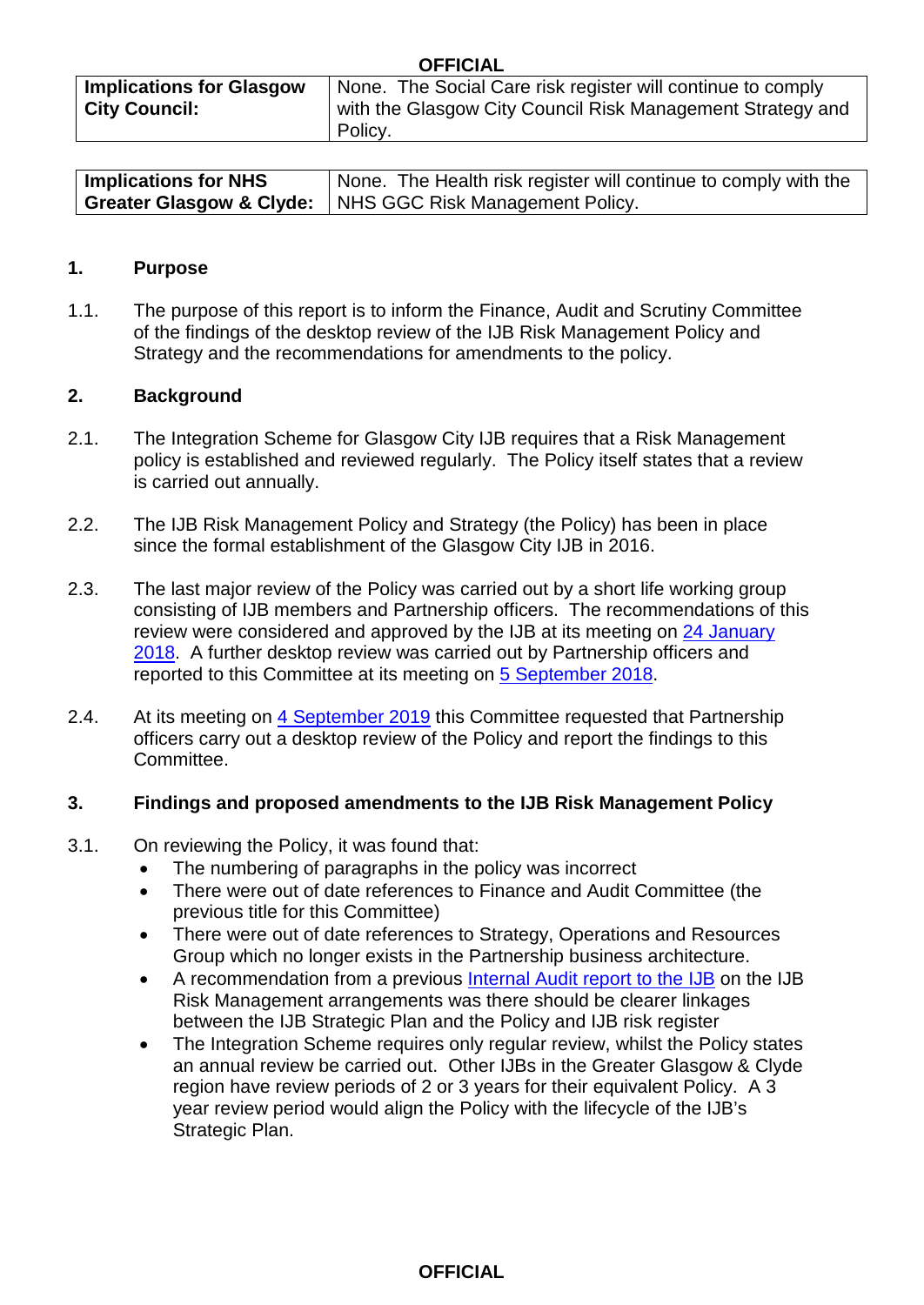#### **OFFICIAL**

- 3.2. Taking the findings into account, the proposed amendments to the Policy are:
	- Correct all paragraph numbering and formatting in the Policy
	- Update references to Finance and Audit Committee to read Finance, Audit and Scrutiny Committee.
	- Remove references to the Strategy, Operations and Resources Group.
	- Add confirmation of review frequency of medium and low risks and clarify that risks can be reviewed at any time outside of formal review cycle.
	- Insert the Strategic Plan priorities to para 2.4 of the Policy
	- Amend paras 10.3 and 10.4 of the Policy to state that full review be carried out every 3 years, and to clarify that this is in line with the lifecycle of the IJB Strategic Plan (next full review would be due in 2022)
- 3.3. A draft version of the updated Policy, with all amendments as detailed above, is attached as Appendix A.

#### **4. Recommendations**

- 4.1. The IJB Finance, Audit and Scrutiny Committee is asked to:
	- a) note the content of this report, and
	- b) note and approve the proposed amendments to the IJB Risk Management Policy and Strategy.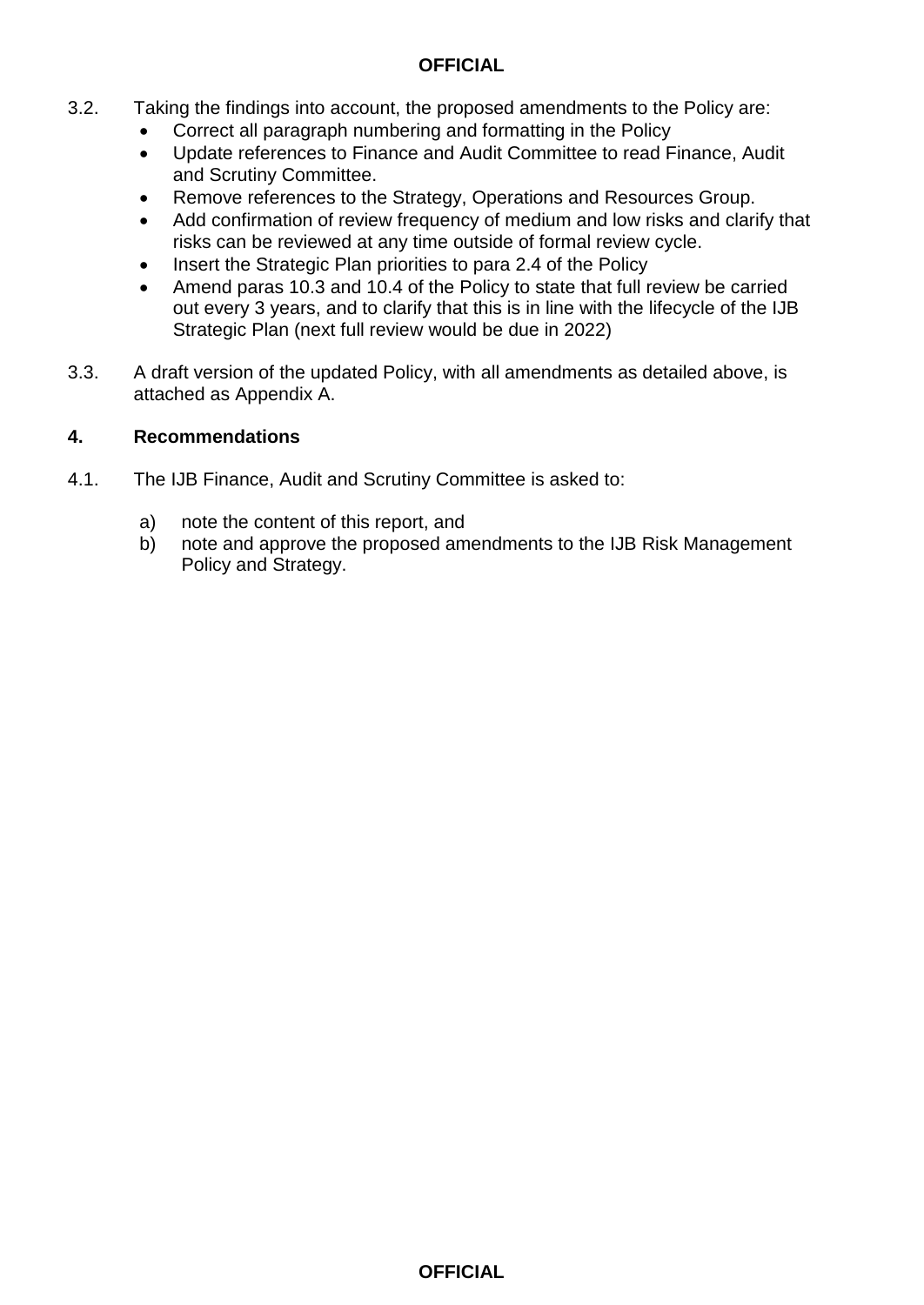

# Glasgow City Integration Joint Board

## Risk Management Policy and Strategy

| Version No.     | $\cap$ $\cap$<br>$-\cdot$ |                   |            |
|-----------------|---------------------------|-------------------|------------|
| Date Effective: | 9/02/2020                 | Date:<br>Review L | 19/02/2020 |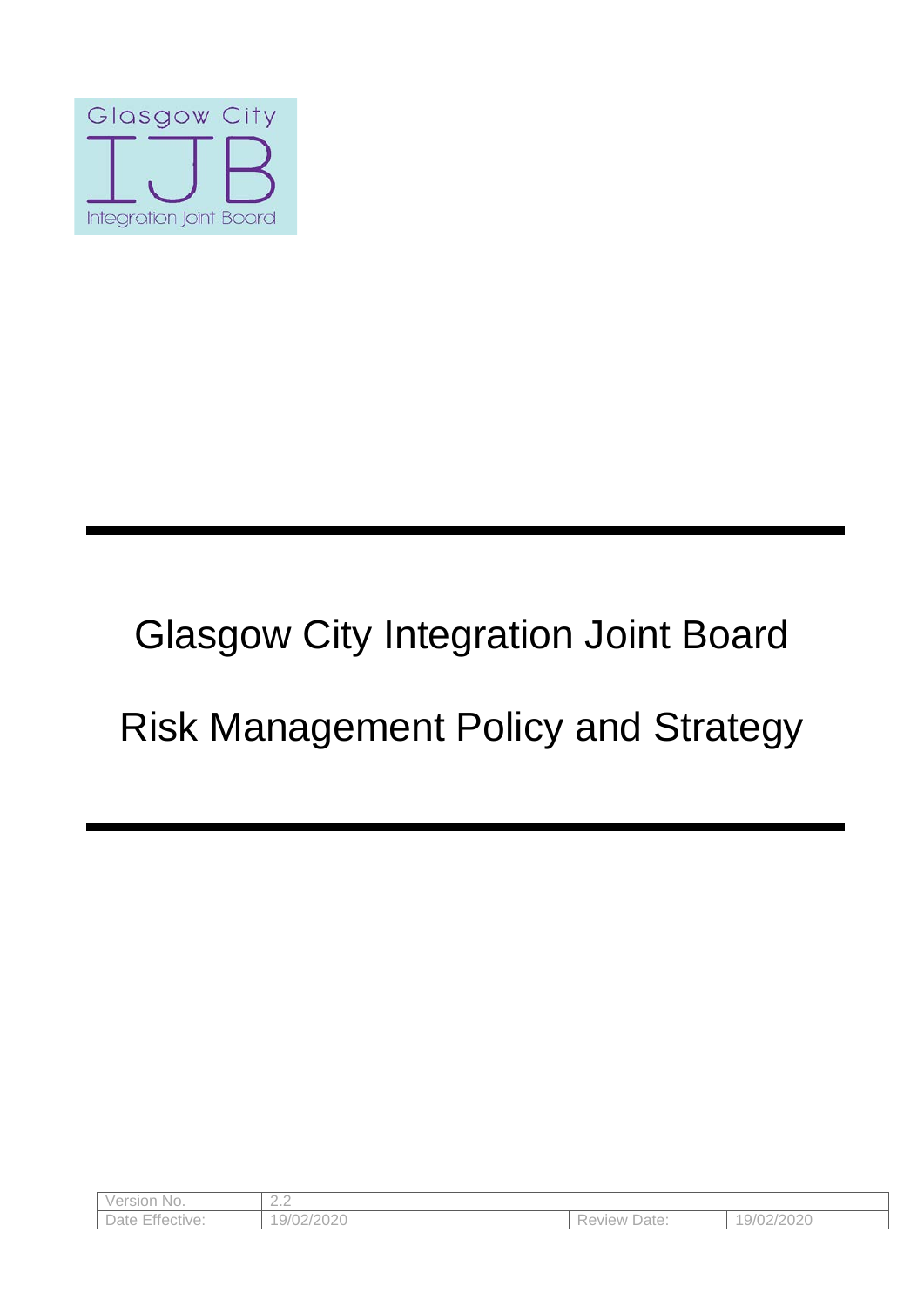#### **CONTENTS**

| 1.  |                                                                          |    |
|-----|--------------------------------------------------------------------------|----|
| 2.  |                                                                          |    |
|     |                                                                          |    |
| 3.  |                                                                          |    |
|     |                                                                          |    |
| 4.  |                                                                          |    |
|     |                                                                          |    |
| 5.  |                                                                          |    |
| 6.  |                                                                          |    |
|     |                                                                          |    |
| 7.  |                                                                          |    |
|     |                                                                          |    |
| 8.  |                                                                          |    |
| 9.  |                                                                          |    |
|     |                                                                          |    |
| 10. | Communicating, consulting on and reviewing the risk management framework |    |
|     |                                                                          | 10 |

| Version No.     | $\sim$<br>$-\cdot$ |                        |            |
|-----------------|--------------------|------------------------|------------|
| Date Effective: | 19/02/2020         | Date:<br><b>Review</b> | 19/02/2020 |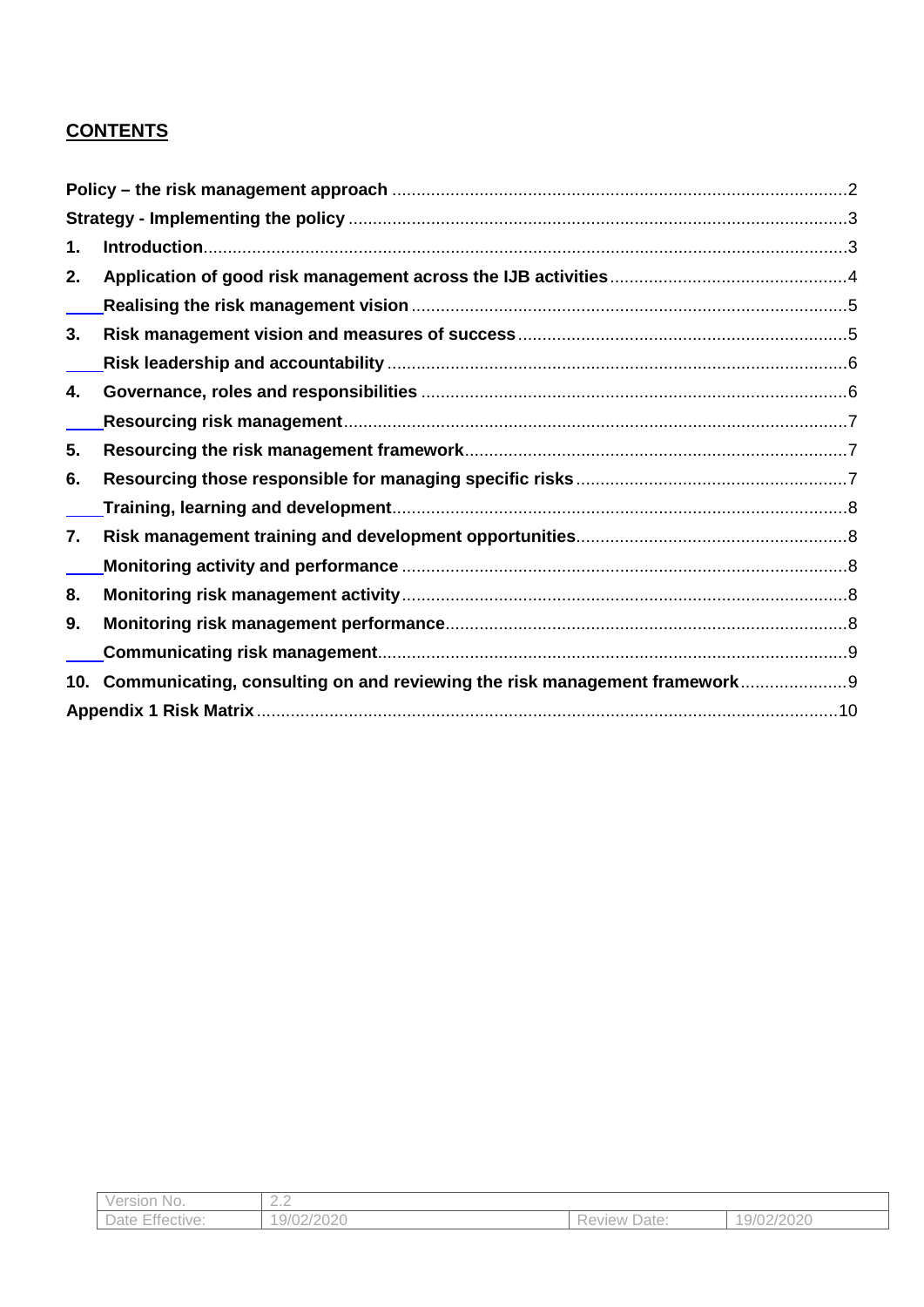## <span id="page-6-0"></span>**Policy – the risk management approach**

- 1.1 The Glasgow City Integration Joint Board (IJB) is committed to a culture where its workforce is encouraged to develop new initiatives, improve performance and achieve goals safely, effectively and efficiently by appropriate application of good risk management practice.
- 1.2 In doing so the IJB aims to provide safe and effective care and treatment for patients and service users, and a safe environment for everyone working within the Joint Board and others who interact with the services delivered under the direction of the Joint Board.
- 1.3 The IJB believes that appropriate application of good risk management will prevent or mitigate the effects of loss or harm and will

#### **Key benefits of effective risk management:**

- appropriate, defensible, timely and best value decisions are made;
- risk 'aware' not risk 'averse' decisions are based on a balanced appraisal of risk and enable acceptance of certain risks in order to achieve a particular goal or reward;
- high achievement of objectives and targets;
- high levels of morale and productivity;
- better use and prioritisation of resources;
- high levels of user experience/ satisfaction with a consequent reduction in adverse incidents, claims and/ or litigation; and
- a positive reputation established for the Joint Board.

increase success in the delivery of better clinical and financial outcomes, objectives, achievement of targets and fewer unexpected problems.

- 1.4 The IJB purposefully seeks to promote an environment that is risk 'aware' and strives to place risk management information at the heart of key decisions. This means that the IJB can take an effective approach to managing risk in a way that both address significant challenges and enable positive outcomes.
- 1.5 In normal circumstances the IJB's tolerance for risk is as follows:

**The Integration Joint Board would, in normal circumstances, tolerate risk that is LOW or MEDIUM (up to a current risk score of 9). Above this, risks will subject to increased monitoring, scrutiny and the implementation of appropriate control actions to mitigate either the consequences or likelihood (or both) of the risk.**

This can be seen clearly in the following matrix:

| Likeli-      | <b>Consequence</b> |                 |                 |    |                |
|--------------|--------------------|-----------------|-----------------|----|----------------|
| hood         | 1                  | $\mathbf{2}$    | 3               | 4  | $5\phantom{1}$ |
| 5            | $\overline{5}$     | 10              | 15              | 20 | 25             |
| 4            | $\overline{4}$     | 8               | 12              | 16 | 20             |
| $\mathbf{3}$ | 3                  | $6\phantom{1}6$ | 9               | 12 | 15             |
| $\mathbf{2}$ | $\overline{2}$     | 4               | $6\phantom{1}6$ | 8  | 10             |
|              |                    | $\overline{2}$  | 3               |    | 5              |

1.6 The IJB promotes the pursuit of opportunities that will benefit the delivery of the Strategic Plan. Opportunity-related risk must be carefully evaluated in the context of the anticipated benefits for patients, services users and the IJB.

|                        | Document Title:   Risk Management Policy and Strategy | Owner:                     | <b>Chief Officer</b> |
|------------------------|-------------------------------------------------------|----------------------------|----------------------|
| Version No.            | $\sim$ $\sim$<br>---                                  | <b>Superseded Version:</b> | z.,                  |
| <b>Date Effective:</b> | 19/02/2020                                            | <b>Review Date:</b>        | 19/02/2020           |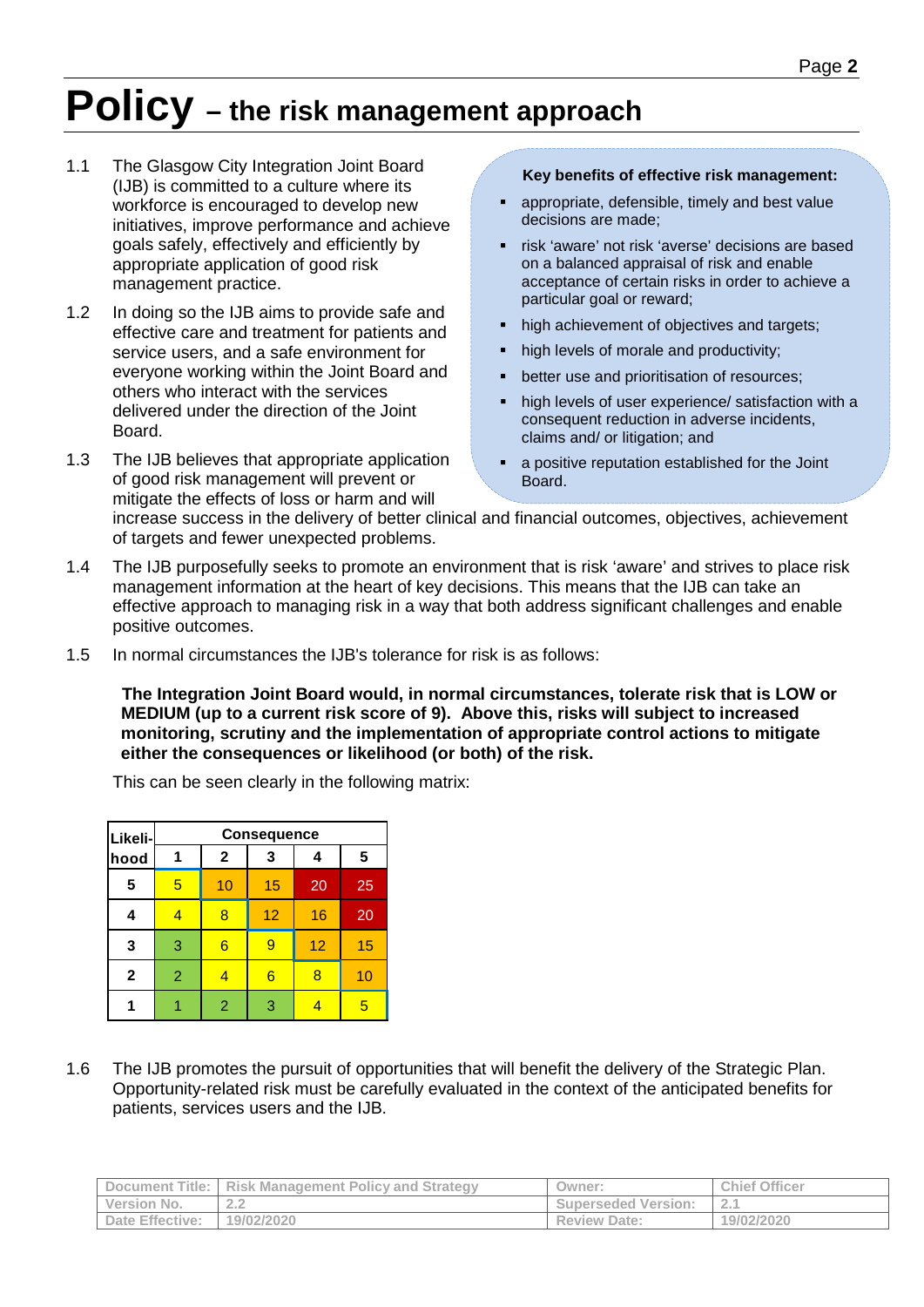- 1.7 The IJB will receive assurance reports (internal and external) not only on the adequacy but also the effectiveness of its risk management arrangements and will consequently value the contribution that risk management makes to the wider governance arrangements of the IJB.
- 1.8 The IJB, through the following risk management strategy, has established a Risk Management Framework, (which covers risk policy, procedure, process, systems, risk management roles and responsibilities).

## <span id="page-7-0"></span>**Strategy - Implementing the policy**

#### <span id="page-7-1"></span>**1. Introduction**

- 1.1. The primary objectives of this strategy will be to:
	- promote awareness of risk and define responsibility for managing risk within the Integration Joint Board;
	- establish communication and sharing of risk information through all areas of the Integration Joint Board;
	- initiate measures to reduce the Integration Joint Board's exposure to risk and potential loss; and,
	- establish standards and principles for the efficient management of risk, including regular monitoring, reporting and review.
- 1.2. This strategy takes a positive and holistic approach to risk management. The scope applies to all risks, whether relating to the clinical and care environment, employee safety and wellbeing, business risk, opportunities or threats.
- 1.3. **Strategic risks** represent the potential for the IJB to achieve (opportunity) or fail to meet (threat) its desired outcomes and objectives as set out within the Strategic Plan, and typically these risks require strategic leadership in the development of activities and application of controls to manage the risk.
- 1.4. **Operational risks** represent the potential for impact (opportunity or threat) within or arising from the activites of an individual service area or team operating within the scope of the IJB's activities. Partner bodies will retain responsibility for managing operational risks as operational risks will be more 'front-line' in nature and the development of activities and controls to respond to these risks can be led by local managers and team leaders. Where a number of operational risks impact across multiple service areas or, because of interdependencies, require more strategic leadership, then these can be proposed for escalation to 'strategic risk' status for the IJB.
- 1.5. All risks will be analysed consistently with an evaluation of risk as being:

 $1 - 3 =$  **LOW 4 - 9 = MEDIUM 10 - 16 = HIGH >16 = VERY HIGH**

**Any risk with a current risk score of VERY HIGH or HIGH would be deemed to be 'significant' and therefore subject to quarterly review and scrutiny by the IJB via its Finance, Audit and Scrutiny Committee through agreed processes. Risks with a current score of MEDIUM or LOW are reviewed less often (6 monthly and annually respectively), however all risks regardless of risk score can be reviewed and updated at any time if there are changes in the situation affecting the risk**.

| Document Title:        | <b>Risk Management Policy and Strategy</b> | Owner:                     | <b>Chief Officer</b> |
|------------------------|--------------------------------------------|----------------------------|----------------------|
| Version No.            | $\cap$ $\cap$<br>- -                       | <b>Superseded Version:</b> |                      |
| <b>Date Effective:</b> | 19/02/2020                                 | <b>Review Date:</b>        | 19/02/2020           |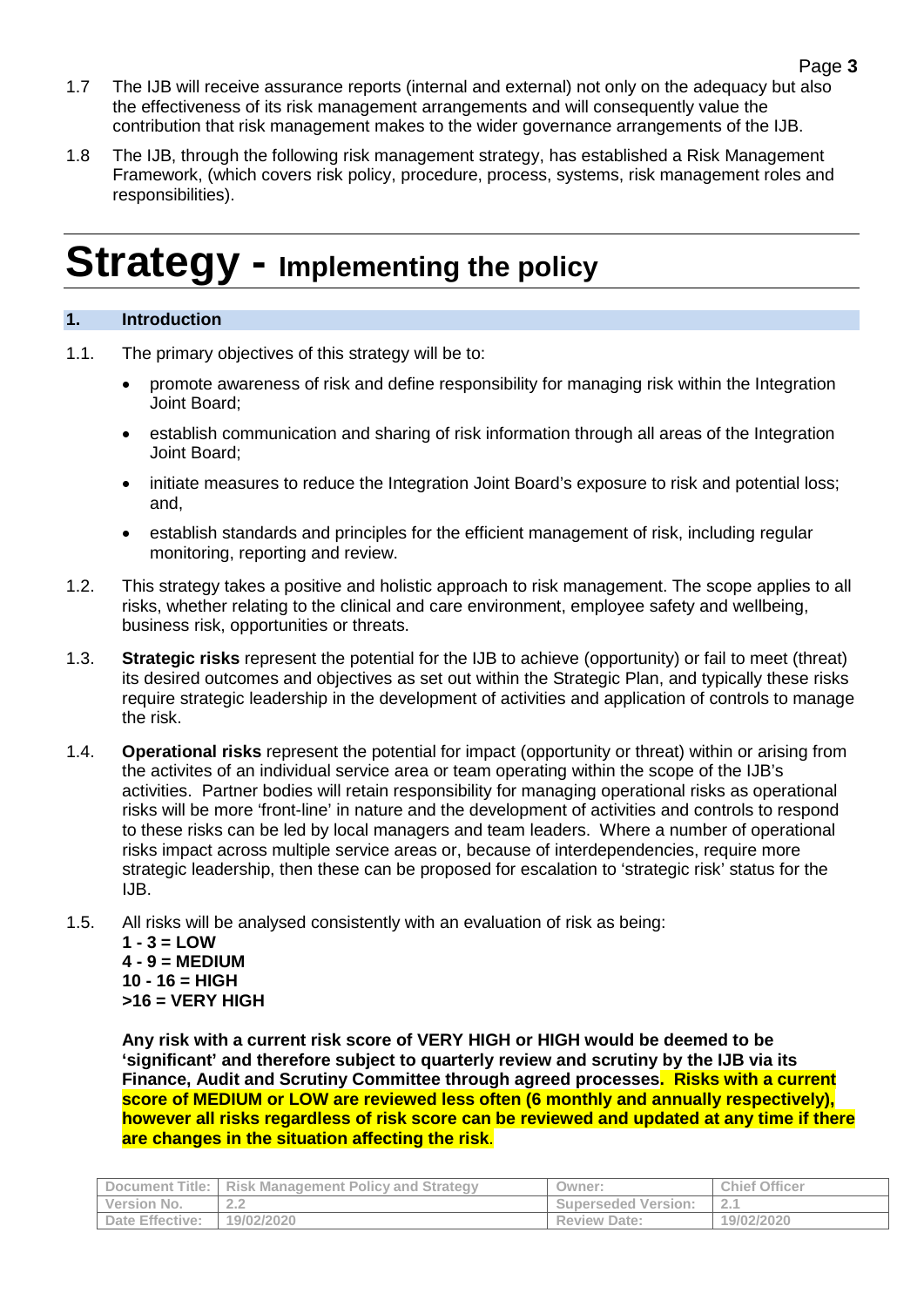1.6. This document represents the risk management framework to be implemented across the IJB and will contribute to its wider governance arrangements.

#### **Risk management process**

1.7. Risk Management is about the culture, processes and structures that are directed towards realising potential opportunities whilst managing adverse effects<sup>[1](#page-8-1)</sup>. It is proactive in understanding risk and uncertainty, it learns and builds upon existing good practice and is a continually evolving process that has an important role in ensuring that defensible and beneficial decisions are made.



1.8. The IJB embeds risk management practice by consistent application of the risk management process shown in the diagram on the right, across all areas of service delivery and business activities.

#### <span id="page-8-0"></span>**2. Application of good risk management across the IJB activities**

- 2.1. Standard procedures (paras 2.2 through 2.11) will be implemented across all areas of activity that are under the direction of the IJB in order to achieve consistent and effective implementation of good risk management.
- 2.2. Full implementation of the risk management process. This means that risk management information should (wherever possible) be used to guide major decisions in the same way that cost and benefit analysis is used.
- 2.3. Identification of risk using standard methodologies, and involving subject experts who have knowledge and experience of the activity or process under consideration.
- 2.4. Categorisation of risk under the headings below:
	- **Strategic Risks:** such as risks that may arise from Political, Economic, Social, Technological, Legislative and Environmental factors that impact on the delivery of the IJB's Strategic Plan priorities:
		- o Prevention, early intervention and harm reduction
		- o Providing greater self determination and choice
		- o Shifting the balance of care
		- o Enabling independent living for longer
		- o Public Protection
	- **Operational Risks:** such as risks that may arise from or impact on Clinical Care and Treatment, Social Care and Treatment, Customer Service, Employee Health, Safety & Well-being, Business Continuity, Supply Chain, Information Security and Asset Management.
- 2.5. Appropriate ownership of risk. Specific risks will be owned by whoever is best placed to manage the risk and oversee the development of any new risk controls required.
- 2.6. Consistent application of the agreed risk matrix to analyse risk in terms of likelihood of occurrence and potential impact, taking into account the effectiveness of risk control measures in place. The risk matrix to be used is attached in Appendix 1.
- 2.7. Consistent response to risk that is proportionate to the level of risk. This means that risk may be terminated; transferred elsewhere (i.e. to another partner or third party); tolerated as it is; or,

<span id="page-8-1"></span> <sup>1</sup> Australia/ New Zealand Risk Management Standard, AS/NZS 4360: 2004

| Document Title: I      | <b>Risk Management Policy and Strategy</b> | Owner:                     | <b>Chief Officer</b> |
|------------------------|--------------------------------------------|----------------------------|----------------------|
| Version No.            | $\sim$ $\sim$<br>- -                       | <b>Superseded Version:</b> | <u>_</u>             |
| <b>Date Effective:</b> | 19/02/2020                                 | <b>Review Date:</b>        | 19/02/2020           |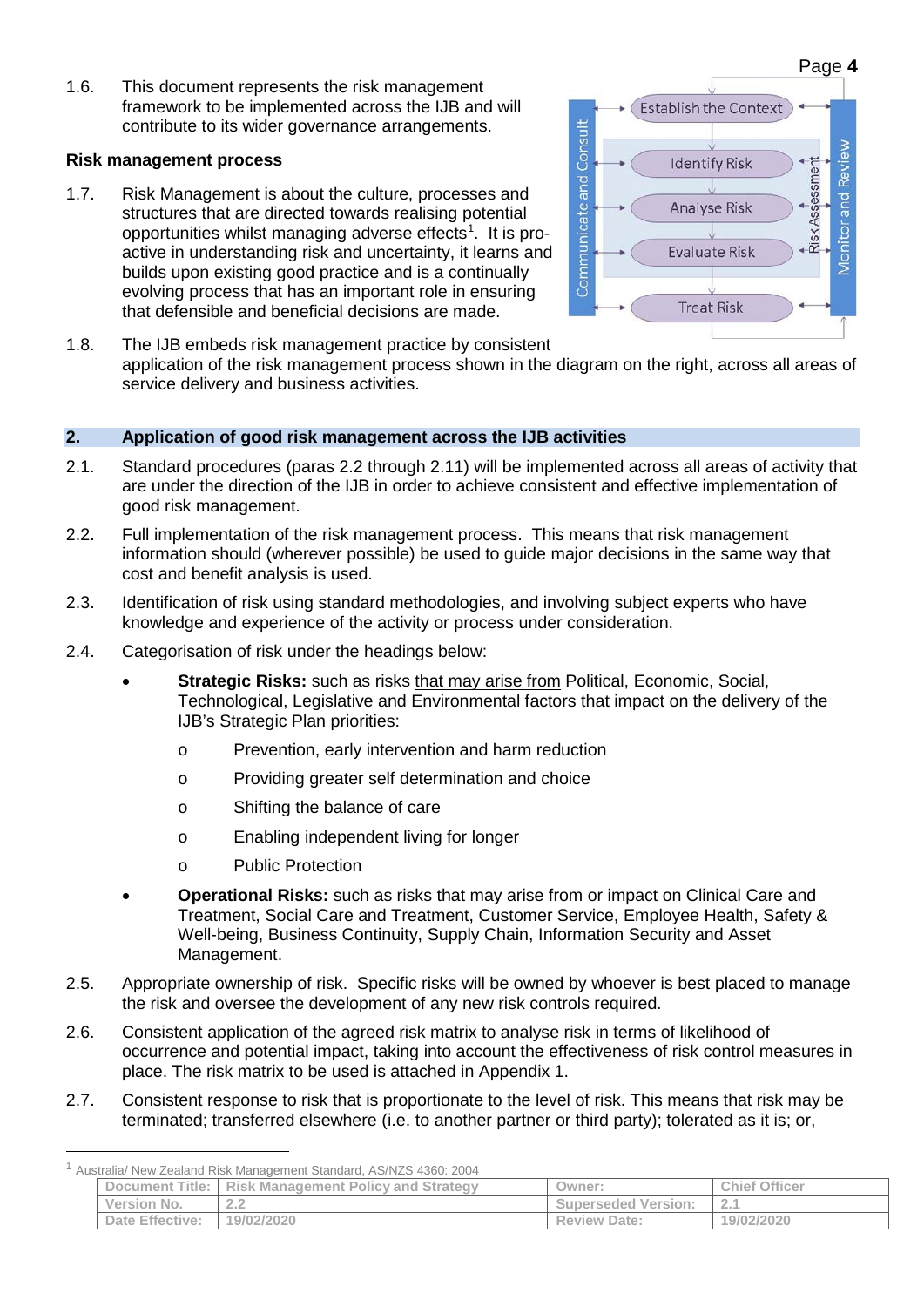treated with cost effective measures to bring it to a level where it is acceptable or tolerable for the IJB in keeping with its tolerance for risk. In the case of opportunities, the IJB may 'take' an informed risk in terms of tolerating it if the opportunity is judged to be:

- a) worthwhile pursuing, and;
- b) the IJB is confident in its ability to achieve the benefits and manage/contain the associated risk.
- 2.8. Implementation and maintenance of risk registers as a means of collating risk information in a consistent format allowing comparison of risk evaluations, informed decision-making in relation to prioritising resources and ease of access to information for risk reporting.
- 2.9. Reporting of strategic risks and key operational risks to the IJB Finance, Audit and Scrutiny Committee on a **quarterly** basis with an **annual** summary of the risk management framework to the IJB.
- 2.10. Operation of a procedure for movement of risks between risk registers maintained within the Glasgow City HSCP will be facilitated by **the Head of Business Development** with regular review by the **Senior Management Team.**
- 2.11. Routine reporting of risk information within and across teams and a commitment to a 'lessons learned' culture that seeks to learn from both good and poor experience in order to replicate good practice and reduce adverse events and associated complaints and claims.

## <span id="page-9-0"></span>**Realising the risk management vision**

#### <span id="page-9-1"></span>**3. Risk management vision and measures of success**

**Appropriate and effective risk management practice will be embraced throughout the Integration Joint Board as an enabler of success, whether delivering better outcomes for the people of Glasgow protecting the health, safety and well-being of everyone who engages with the IJB and Glasgow City HSCP or for maximising opportunity, delivering innovation and best value, and increasing performance.**

- 3.1. In working towards this risk management vision the IJB aims to achieve and demonstrate a level of maturity where risk management is embedded and integrated in the decision making and operations of the IJB.
- 3.2. The measures of success for this vision will be:
	- **good financial outcomes for the IJB**
	- **successful delivery of the strategic plan, objectives and targets**
	- **successful outcomes from external scrutiny**
	- **fewer unexpected/ unanticipated problems**
	- **fewer incidents/ accidents/ complaints**
	- **fewer claims/ less litigation**

|                        | Document Title:   Risk Management Policy and Strategy | Owner:                     | <b>Chief Officer</b> |
|------------------------|-------------------------------------------------------|----------------------------|----------------------|
| Version No.            | ---                                                   | <b>Superseded Version:</b> | $\sim$<br>z.         |
| <b>Date Effective:</b> | 19/02/2020                                            | <b>Review Date:</b>        | 19/02/2020           |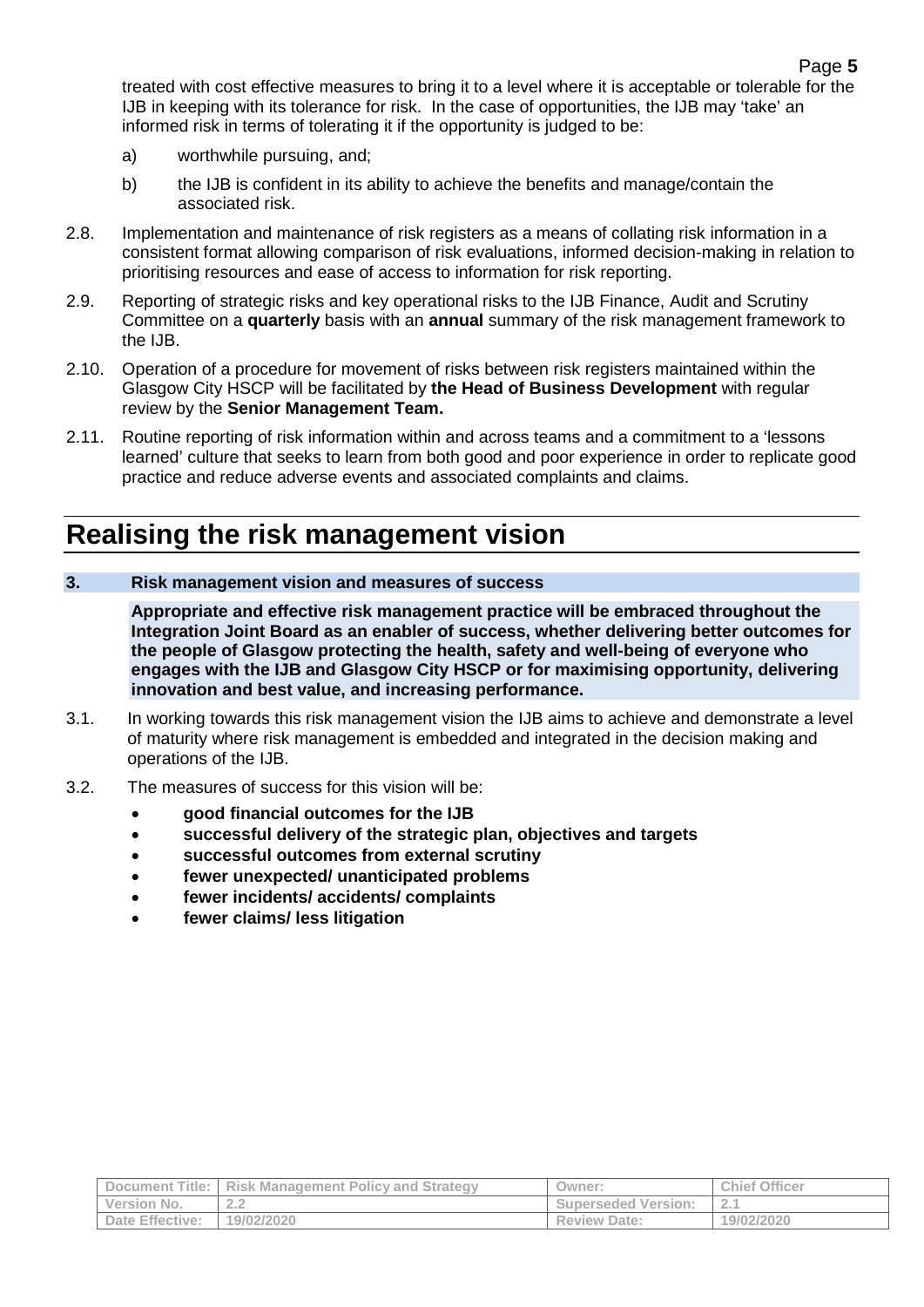## <span id="page-10-0"></span>**Risk leadership and accountability**

#### <span id="page-10-1"></span>**4. Governance, roles and responsibilities**

#### 4.1. Integration Joint board

Members of the IJB are responsible for:

- oversight of the IJB's risk management arrangements;
- receipt and review of an annual summary report on the risk management framework;
- consideration of strategic risks and any key operational risks that require to be brought to theIJB's attention; and,
- ensuring they are aware of any risks linked to recommendations from the Chief Officer concerning new priorities/ policies and the like. This will be facilitated by a 'Risk Implications' section on all reports to the IJB and its Committees.

#### 4.2. IJB Finance, Audit and Scrutiny Committee

The Finance, Audit and Scrutiny Committee, on behalf of the IJB, are responsible for:

- Receipt of a quarterly report on the current status of the risk registers maintained within the Glasgow City HSCP, including the IJB Risk Register;
- Review and scrutiny of the risk management arrangements for strategic and key operational risks within the HSCP on behalf of the IJB
- Providing assurance to the IJB as required on the risk management arrangements for the IJB and within the HSCP

#### 4.3. Chief Officer

The Chief Officer has overall accountability for the IJB's risk management framework, ensuring that suitable and effective arrangements are in place to manage the risks relating to the functions within the scope of the IJB. The Chief Officer will keep the Chief Executives of the partner bodies informed of any significant existing or emerging risks that could seriously impact the IJB's ability to deliver the outcomes of the Strategic Plan or the reputation of the IJB.

#### 4.4. Chief Financial Officer

The Chief Financial Officer will be responsible for promoting arrangements to identify and manage key business risks, risk mitigation and insurance.

#### 4.5. Senior Management Team

The Senior Management Team (or a nominated person – refer to 5.1) are responsible for:

- supporting the Chief Officer and Chief Financial Officer in fulfilling their risk management responsibilities;
- arranging professional risk management support, guidance and training from partner bodies;
- receipt and review of regular risk reports on strategic, shared and key operational risks and escalating any matters of concern to the IJB; and,
- ensuring that the standard procedures set out in section three of this strategy are actively promoted across their teams and within their areas of responsibility.

#### 4.6. Individual Risk Owners

It is the responsibility of each risk owner to ensure that:

- risks assigned to them are analysed and assessed in keeping with the agreed risk matrix;
- data on which risk evaluations are based are robust and reliable so far as possible;
- risks are defined clearly to make explicit the scope of the challenge, opportunity or hazard and the consequences that may arise;

|                 | Document Title:   Risk Management Policy and Strategy | Owner:                     | <b>Chief Officer</b> |
|-----------------|-------------------------------------------------------|----------------------------|----------------------|
| Version No.     | $\cap$ $\cap$<br>. .                                  | <b>Superseded Version:</b> | 2.1                  |
| Date Effective: | 19/02/2020                                            | <b>Review Date:</b>        | 19/02/2020           |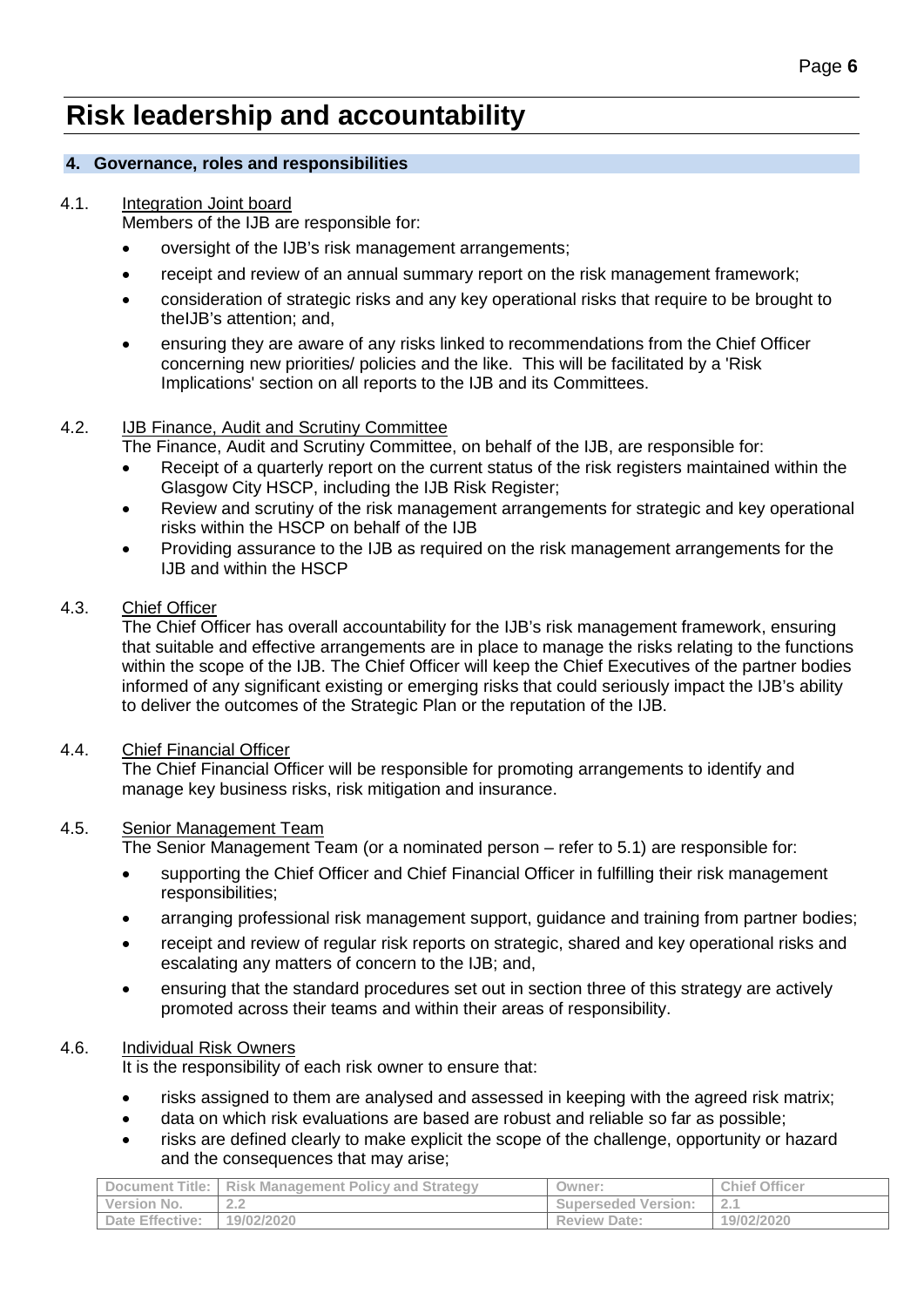- risk is reviewed not only in terms of likelihood and impact of occurrence, but takes account of any changes in context that may affect the risk;
- controls that are in place to manage the risk are proportionate to the context and level of risk;
- risks assigned to or owned by them are reviewed and updated in line with the reporting and monitoring arrangements of the IJB.

#### 4.7. All persons working under the direction of the IJB

Risk management should be integrated into daily activities with everyone involved in identifying current and potential risks where they work. Individuals have a responsibility to make every effort to be aware of situations which place them or others at risk, report identified hazards and implement safe working practices developed within their service areas. This approach requires everyone to:

- understand the risks that relate to their roles and activities;
- understand how their actions relate to their own, their patient's, their services user's/ client's and public safety;
- understand their accountability for particular risks and how they can manage them;
- understand the importance of flagging up incidents and/ or near misses to allow lessons to be learned and contribute to ongoing improvement of risk management arrangements; and,
- understand that good risk management is a key part of the IJB's culture.

#### 4.8. Partner Bodies

It is the responsibility of relevant specialists from the partner bodies, (such as internal audit, external audit, clinical and non-clinical risk managers and health and safety advisers) to attend meetings as necessary to consider the implications of risks and provide relevant advice. It is the responsibility of the partner bodies to ensure they routinely seek to identify any residual risks and liabilities they retain in relation to the activities under the direction of the IJB.

#### 4.9. Senior Information Risk Owner

Responsibility for this specific role will remain with the individual partner bodies.

### <span id="page-11-0"></span>**Resourcing risk management**

#### <span id="page-11-1"></span>**5. Resourcing the risk management framework**

- 5.1. Much of the work on leading development and maintenance of the risk management framework for the IJB will be resourced through the Senior Management Team's arrangements (referred to in 4.5) and led by the Head of Business Development.
- 5.2. Wherever possible the IJB will ensure that any related risk management training and education costs will be kept to a minimum, with the majority of risk-related courses/ training being delivered through resources already available to the IJB (e.g. the partner body risk managers/ risk management specialists).

#### <span id="page-11-2"></span>**6. Resourcing those responsible for managing specific risks**

- 6.1. Where risks impact on a specific partner body and new risk control measures require to be developed and funded, it is expected that the costs will be borne by that partner organisation.
- 6.2. Financial decisions in respect of the IJB's risk management arrangements will rest with the Chief Financial Officer.

| Document Title:        | <b>Risk Management Policy and Strategy</b> | Owner:                     | <b>Chief Officer</b> |
|------------------------|--------------------------------------------|----------------------------|----------------------|
| Version No.            | . . <u>.</u>                               | <b>Superseded Version:</b> | <u>_</u> _           |
| <b>Date Effective:</b> | 19/02/2020                                 | <b>Review Date:</b>        | 19/02/2020           |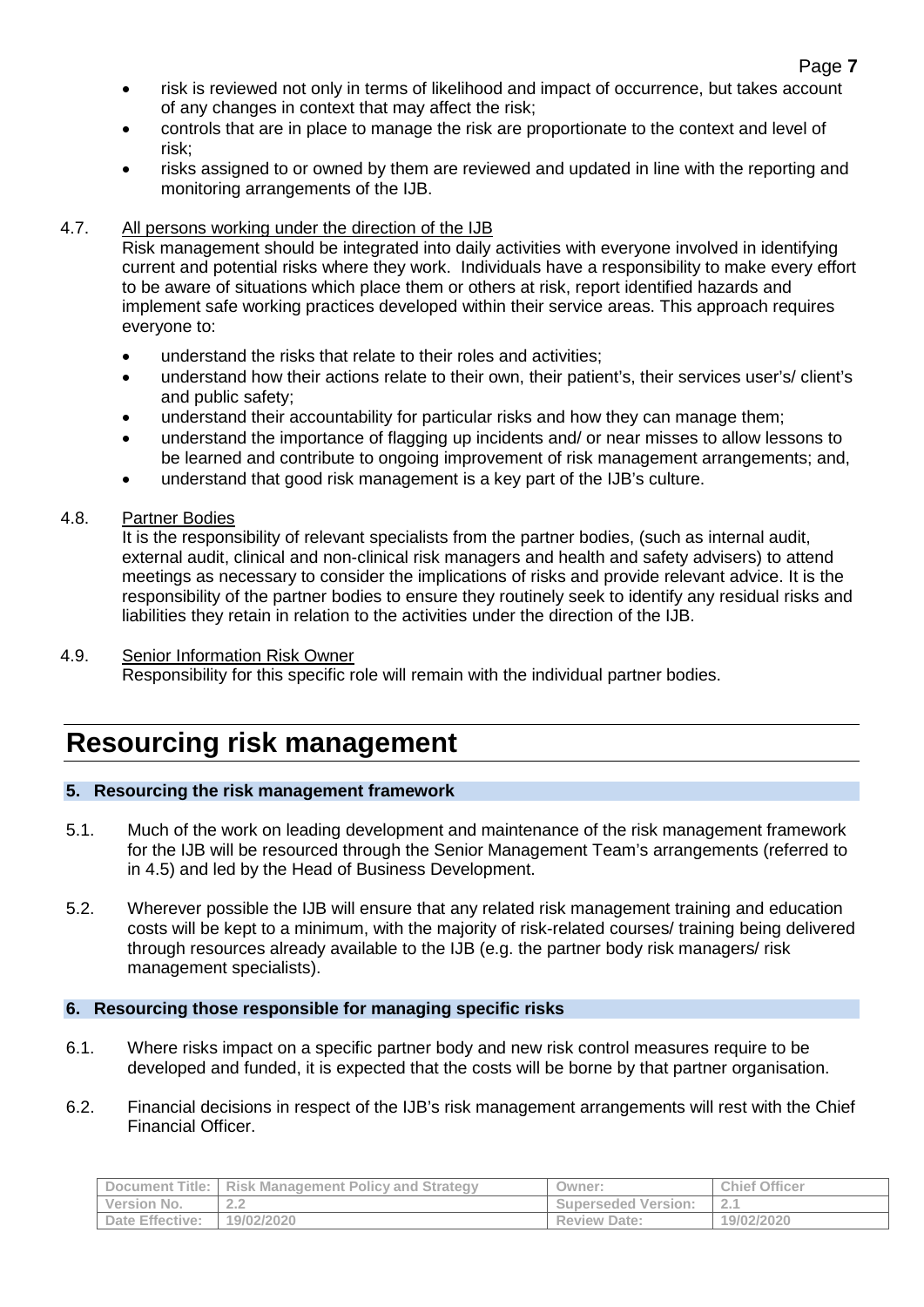### <span id="page-12-0"></span>**Training, learning and development**

#### <span id="page-12-1"></span>**7. Risk management training and development opportunities**

- 7.1. To implement effectively this policy and strategy, it is essential for people to have the competence and capacity for managing risk and handling risk judgements with confidence, to focus on learning from events and past experience in relation to what has worked well or could have been managed better, and to focus on identifying malfunctioning 'systems' rather than people.
- 7.2. Training is important and is essential in embedding a positive risk management culture across all activities under the direction of the IJB and in developing risk management maturity. The Head of Business Development will, on behalf of the Senior Management Team, regularly review risk management training and development needs and source the relevant training and development opportunities required.

### <span id="page-12-2"></span>**Monitoring activity and performance**

#### <span id="page-12-3"></span>**8. Monitoring risk management activity**

- 8.1. The IJB operates in a dynamic and challenging environment. A suitable system is required to ensure risks are monitored for change in context and scoring so that appropriate response is made.
- 8.2. Monitoring will include review of the IJB's risk profile by the Senior Management Team level on a quarterly basis.
- 8.3. It is expected that partner bodies will use risk update reports to the Finance and Audit Committee and IJB to keep their own organisations updated on the management of the risks, highlighting any IJB risks that might impact on the partner organisation.

#### <span id="page-12-4"></span>**9. Monitoring risk management performance**

- 9.1. Measuring, managing and monitoring risk management performance is key to the effective delivery of key objectives.
- 9.2. The Finance, Audit and Scrutiny Committee may, as part of its scheduled scrutiny of performance in service areas, request additional information about the arrangements for risks associated with that service area including activity within the service area to assess and mitigate the level of risk to it.
- 9.3. The Finance, Audit and Scrutiny Committee will be supported to carry out focussed scrutiny of specific risk items by existing IJB governance arrangements.
- 9.4. Reviewing the IJB's risk management arrangements on a regular basis will also constitute a 'Plan/ Do/ Study/ Act review cycle that will shape future risk management priorities and activities of the IJB, inform subsequent revisions of this policy and strategy and drive continuous improvement in risk management across the IJB.

|                 | <b>Document Title:</b> Risk Management Policy and Strategy | Owner:                     | <b>Chief Officer</b> |
|-----------------|------------------------------------------------------------|----------------------------|----------------------|
| Version No.     | .                                                          | <b>Superseded Version:</b> |                      |
| Date Effective: | 19/02/2020                                                 | <b>Review Date:</b>        | 19/02/2020           |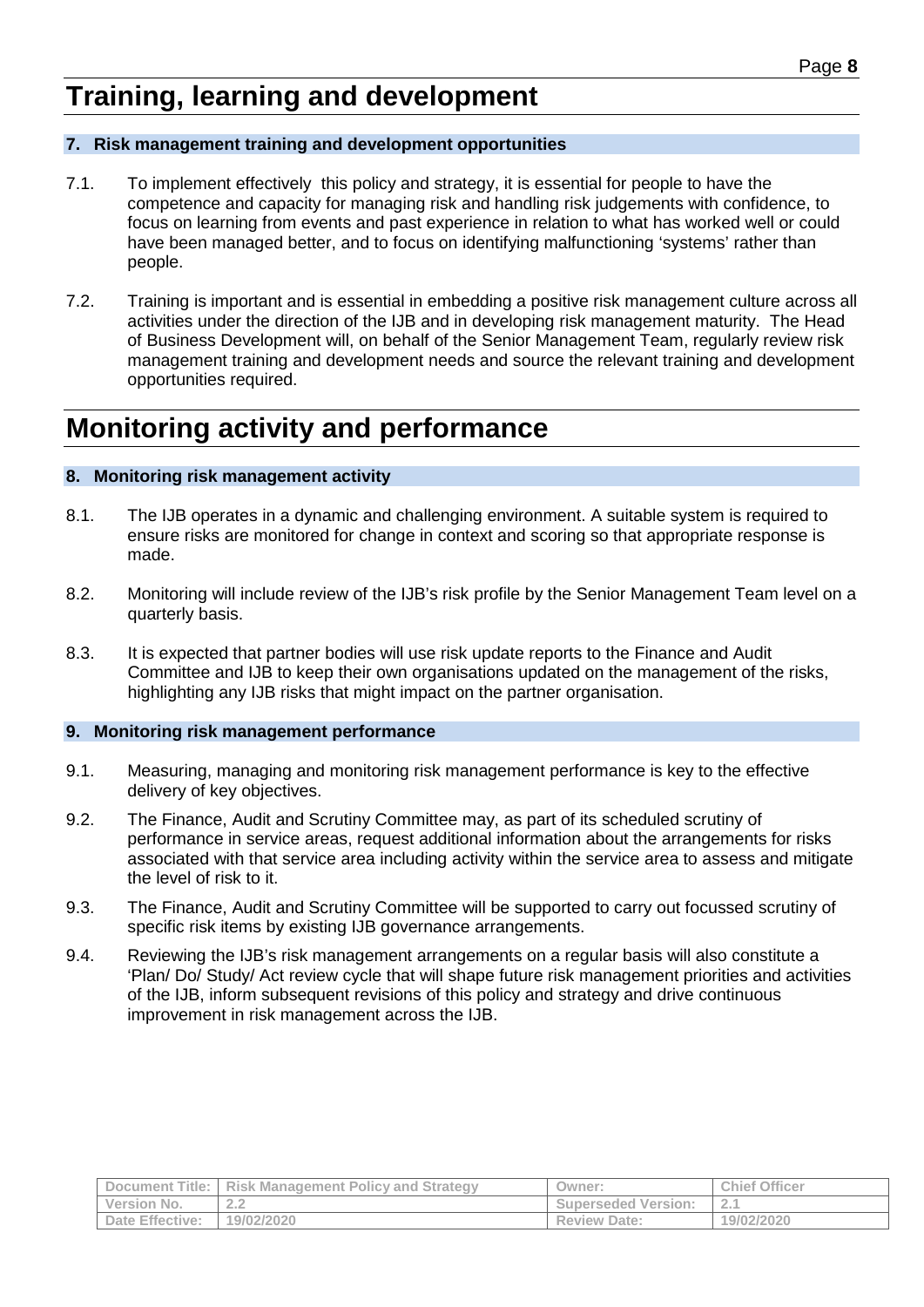## <span id="page-13-0"></span>**Communicating risk management**

#### <span id="page-13-1"></span>**10. Communicating, consulting on and reviewing the risk management framework**

- 10.1. Effective communication of risk management information across the IJB is essential to developing a consistent and effective approach to risk management.
- 10.2. Copies of this policy and strategy will be widely circulated via the Senior Management Team and will form the basis of any risk management training arranged by the IJB.
- 10.3. This version of the policy (version 2.2) was approved by the Finance, Audit and Scrutiny Committee at its meeting of **19 February 2020**.
- 10.4. This policy will be fully reviewed every 3 years to ensure that it reflects current standards and best practice in risk management, fully reflects the IJB's business environment and aligns with the IJB Strategic Plan. The next full review of this Policy should therefore be carried out in **2022**.

|                        | Document Title:   Risk Management Policy and Strategy | Owner:                     | <b>Chief Officer</b> |
|------------------------|-------------------------------------------------------|----------------------------|----------------------|
| Version No.            | $\cap$ $\cap$<br>- -                                  | <b>Superseded Version:</b> | $\sim$               |
| <b>Date Effective:</b> | 19/02/2020                                            | <b>Review Date:</b>        | 19/02/2020           |